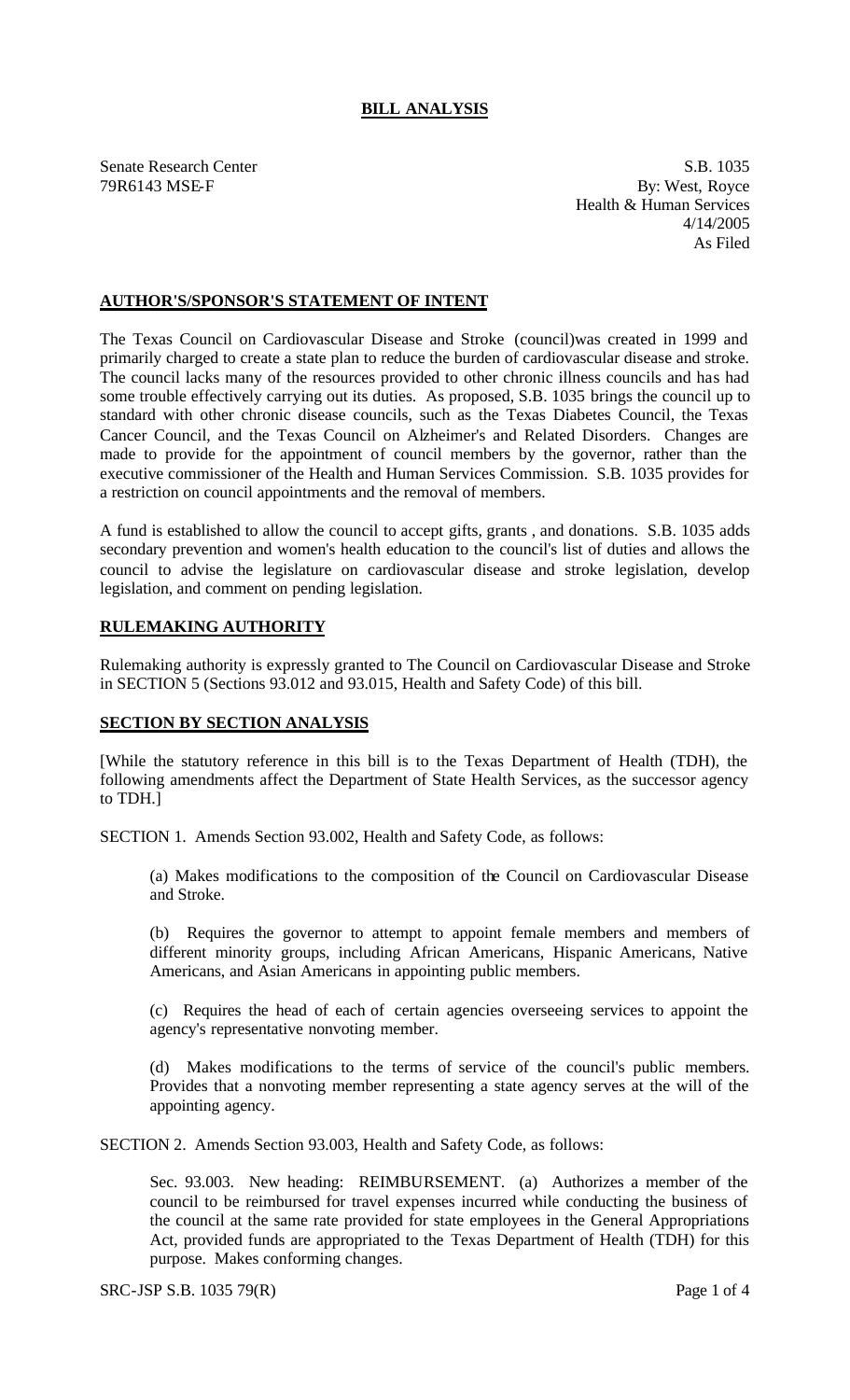(b) Authorizes the commissioner of public health (commissioner) to authorize reimbursement of the travel expenses incurred by a member while conducting the business of the council, as provided in the General Appropriations Act, if the commissioner finds on application of the member that travel for council business imposes a financial hardship on the member if funds are not appropriated to support reimbursement of travel expenses.

SECTION 3. Amends the heading to Section 93.006, Health and Safety Code, to read as follows:

Sec. 93.006. REPORT TO LEGISLATURE.

SECTION 4. Amends Section 93.006(b), Health and Safety Code, to require the council to report to the governor, the lieutenant governor, and the speaker of the house of representatives on the activities of the council accounting for all funds received and disbursed by or for the council during the preceding fiscal year, rather than in the preceding two calendar years, not later than January 15 of each, rather than each odd-numbered, year.

SECTION 5. Amends Subchapter A, Chapter 93, Health and Safety Code, by adding Sections 93.007-93.015, as follows:

Sec. 93.007. RESTRICTIONS ON COUNCIL APPOINTMENT, MEMBERSHIP, OR EMPLOYMENT. (a) Provides that a person is not eligible to serve as a public member if the person or the person's spouse engages in certain activities.

(b) Prohibits a person who is required to register as a lobbyist under Chapter 305 (Registration of Lobbyists), Government Code, from serving as a member of the council or acting as the general counsel of the council.

(c) Prohibits an officer, employee, or paid consultant of a trade association in the field of health care from being a member or employee of the council. Prohibits a person who is the spouse of an officer, employee, or paid consultant of a trade association in the field of health care from being a member of the council or an employee of the council.

(d) Provides that for purposes of Subsection (c), a trade association is a nonprofit, cooperative, and voluntary association of business or professional competitors designed to assist its members and its industry or profession in dealing with mutual business or professional problems and in promoting their common interests.

Sec. 93.008. REMOVAL OF COUNCIL MEMBER. (a) Sets forth grounds for removal from the council.

(b) Provides that the validity of an action of the council is not affected by the fact that it is taken when a ground for removal of a member of the council exists.

(c) Requires the presiding officer of the council to notify the governor if the presiding officer knows that a potential ground for removal exists.

(d) Requires the council to inform its members as often as necessary of certain information.

Sec. 93.009. PRESIDING OFFICER. Requires the governor to designate a member of the council as the presiding officer of the council to serve in that capacity at the will of the governor.

Sec. 93.010. STAFF SUPPORT. Requires each agency represented on the council to provide the council with staff support of specialists as needed; authorizes each agency to provide staff support to an advisory committee.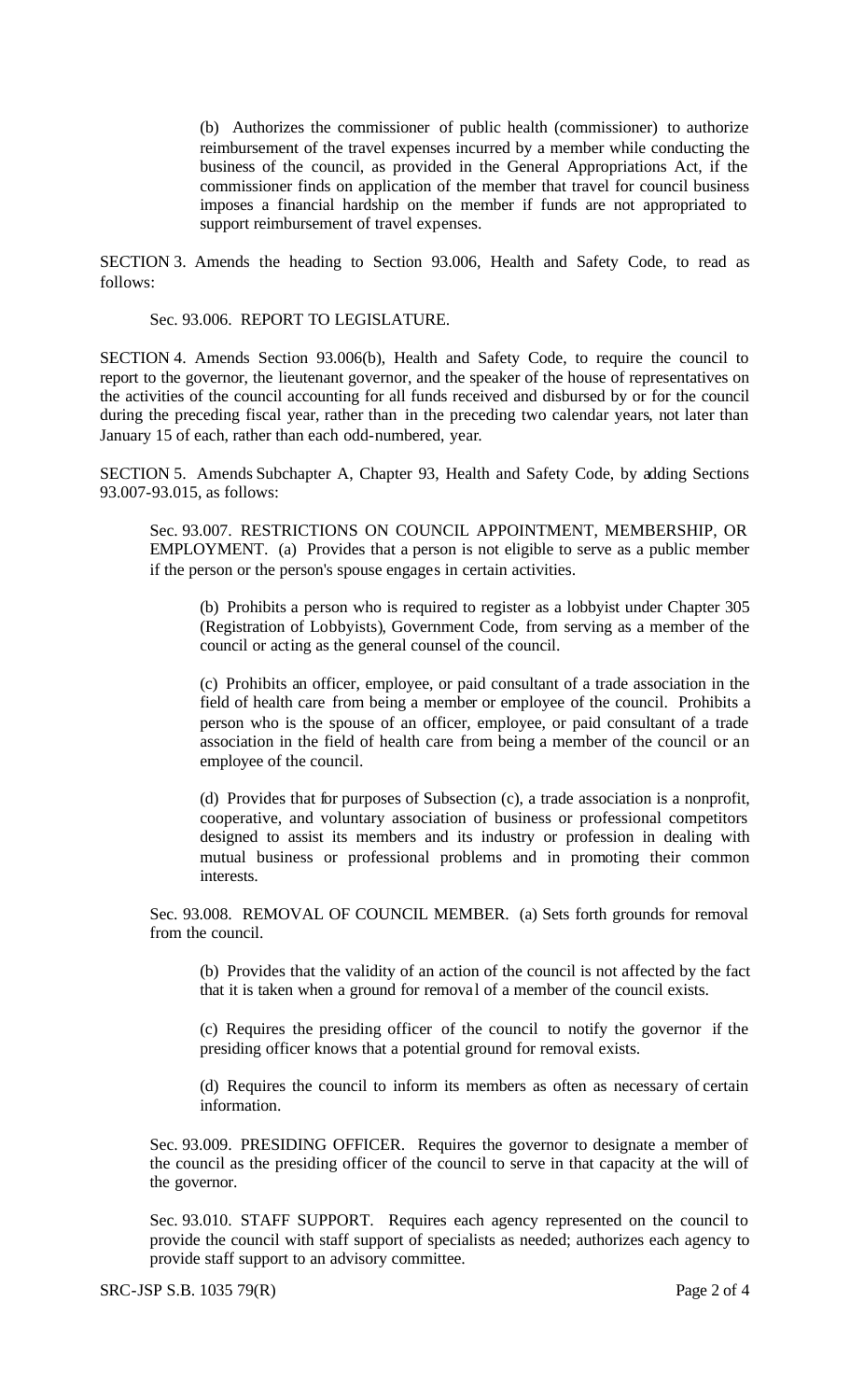Sec. 93.011. DIVISION OF POLICY AND MANAGEMENT RESPONSIBILITIES. Requires the council to develop and implement policies that clearly separate the policymaking responsibilities of the council and the management responsibilities of the commissioner and staff of TDH.

Sec. 93.012. MEETINGS. (a) Requires the council to meet at least quarterly and to adopt rules for the conduct of its meetings.

(b) Requires an action taken by the council to be approved by a majority of the voting members present.

Sec. 93.013. GIFTS AND GRANTS. (a) Authorizes the council to receive gifts and grants from any public or private source to perform its duties under this chapter. Requires TDH to accept the gifts on behalf of the council and to deposit any funds accepted under this section to the credit of a special account in the general revenue fund as required by Section 93.014 or 93.015.

(b) Authorizes TDH to retain five percent of any monetary gifts accepted on behalf of the council to cover its costs in administering this section.

Sec. 93.014. HEART DISEASE AND STROKE RESOURCE FUND. (a) Provides that the heart disease and stroke resource fund is an account of the general revenue fund.

(b) Authorizes the legislature to appropriate money deposited to the credit of the heart disease and stroke resource fund only to the council for heart disease and stroke prevention, research, and medical care for heart attack and stroke victims.

(c) Requires the council to develop a policy governing the award of funds for clinical research that follows scientific peer review guidelines for primary and secondary prevention of heart disease or stroke or that follows other review procedures that are designed to distribute those funds on the basis of scientific merit.

(d) Requires interest earned from the investment of the heart disease and stroke resource fund to be deposited to the credit of the fund.

Sec. 93.015. HEART DISEASE AND STROKE YOU'RE THE CURE ACCOUNT. (a) Provides that the heart disease and stroke you're the cure account is an account maintained by the council outside the state treasury. Sets forth the composition of the account.

(b) Provides that the council administers the account. Authorizes the council to spend money credited to the account for certain purposes.

(c) Authorizes the council to accept gifts, grants, and donations from any source for the benefit of the account in accordance with Section 93.013. Requires the council by rule to establish guidelines for spending money credited to the account.

SECTION 6. Amends Section 93.051, Health and Safety Code, as follows:

(a) Creates this subsection from existing text. Provides for primary and secondary prevention of cardiovascular disease and stroke. Requires the council to establish appropriate forums, programs, or initiatives designed to educate the public regarding the impact of heart disease and stroke on women's health, with an emphasis on preventive health and healthy lifestyles. Makes conforming and nonsubstantive changes.

(b) Requires the council to make written recommendations for performing its duties under this chapter to TDH and the legislature.